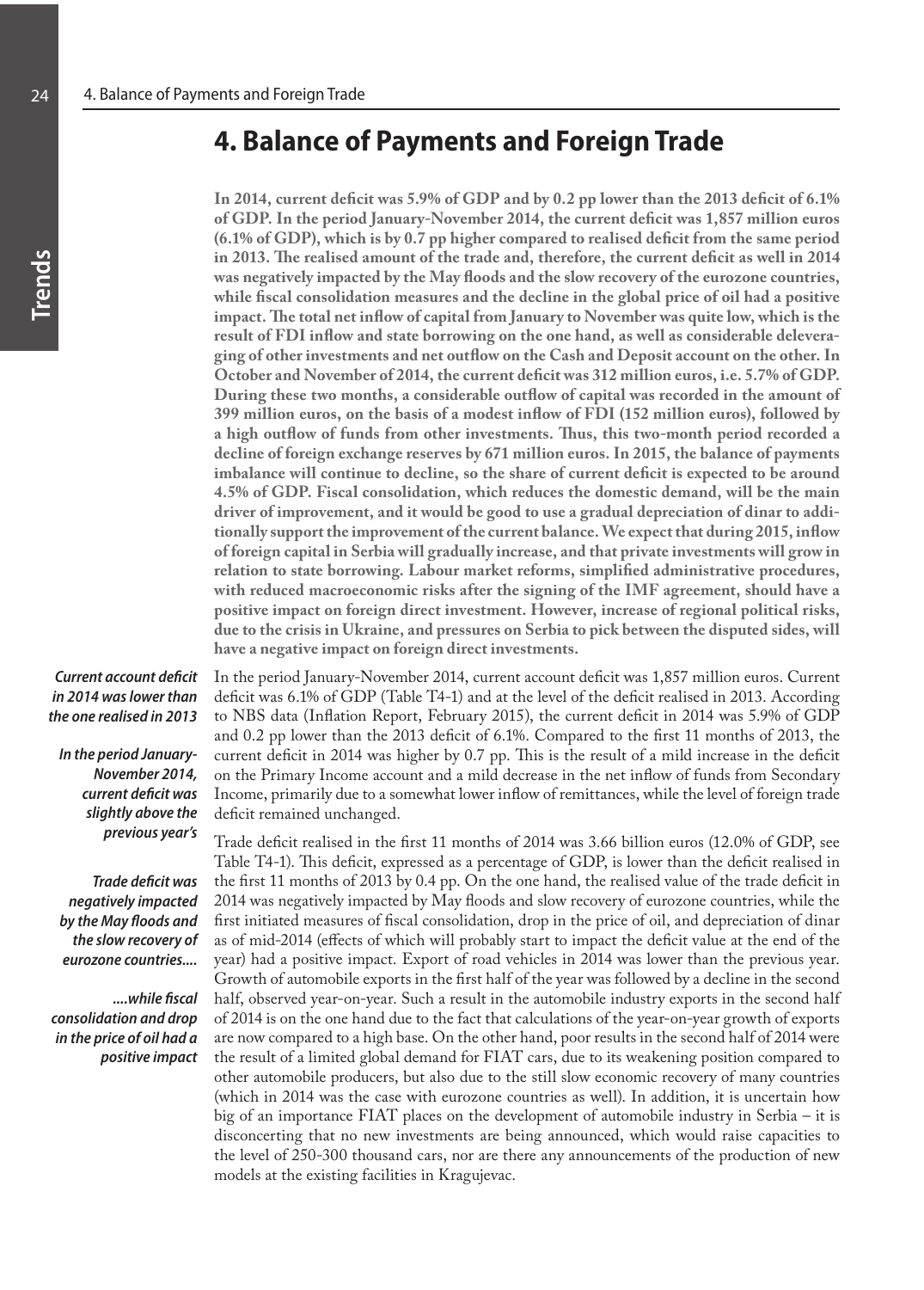Ratios in foreign trade exchange during 2014 improved in Q2 compared to Q1 (index 104.2 compared to 102.0, respectively), then worsened again in Q3 (102.1), followed by another improvement in Q4 (index 103.6). Even though the ratios of global prices of products that Serbia imports and exports have varied throughout the previous year, they improved at the level of the entire 2014 by 2.1% and had a positive impact on Serbia's trade balance. Ratios of exchanges by sectors significantly varied – they improved significantly in Oil and Oil Derivatives (where Serbia is a net importer), while they declined in Agricultural Products (where Serbia is a net exporter).

*Low inflow of capital from January to November* 

Total net inflow of capital from January to November was extremely low: 185 million euros<sup>1</sup>. Such inflow was mainly the result of net inflow of FDI (1.2 billion euros) and state borrowing  $(592 \text{ million euros}, \text{net})^2$  on the one hand, as well as considerable deleveraging of other investments (primarily banks and the central bank<sup>3</sup>) and net outflow on the Cash and Deposit account on the other. FDI were 1.2 billion euros, which is in line with the inflow realised in the 12 months of 2013. During 2014, inflow of portfolio investments was considerably lower than those of 2013. And the inflow of portfolio investments in 2013 was mostly achieved through state borrowing (Table T4-1).

*In 2015, further reduction of balance of payments imbalance is expected* 

*Capital inflow in 2015 will be positively impacted by: implemented and announced reforms, reduction of the macroeconomic risks in Serbia, and the monetary expansion in EU, while the possible prolongation of the Ukraine crisis will have a negative impact on the inflow of capital*

*In October and November of 2014, current deficit was 312 million euros, i.e. 5.7% of GDP*

In 2015, NBS estimated the share of current deficit to be at the level of around 4.5% of GDP, i.e. that the balance of payments imbalance will continue to decline. More precisely, we expect a more positive contribution to the net exports in 2015 primarily from the effects of implementing fiscal consolidation measures, low global energy prices, recovery of the domestic energy sector, while at the beginning of the year, the balance of payments will be positively influenced by the depreciation of the local currency realised in the second half of 2014.

Since the middle of last year, Serbia has implemented certain reforms which improve the conditions of doing business in Serbia, such as labour market reforms, reduction of administrative barriers in issuing building licenses, improvement of bankruptcy legislation, etc., but it also implemented a series of fiscal consolidation measures, which reduce the macroeconomic risks. At the end of February, the arrangement with IMF came into effect, which increases the probability of implementing the fiscal consolidation and the announced reforms. For now, it is hard to estimate how international environment will affect the inflow of investments in Serbia. It is expected that the ECB programme of "quantitative easing" will increase liquidity, which would have a positive impact on investment trends, but it is still uncertain whether there will be a significant acceleration in the growth of European economies. Prolonged Ukraine crisis will have a negative impact on investments in Serbia, because in that case, there will be increased pressure on Serbia to choose between the disputed sides.

Current account deficit in October and November of 2014 was 312 million euros, i.e. 5.7% of GDP (Table T4-1). Realised deficit was by 12.5% (0.9 pp of GDP) higher compared to the level from the same period of the previous year (October-November 2013), and it is at the deficit level of the first three quarters of 2014 (6.8% in Q1, 5.8% in Q2 and 6.0% in Q3).

Trade deficit was 682 million euros, i.e. 12.4% of GDP, which is 0.6 percentage points of GDP higher than the realised share in October and November of 2013 (Table T4-1). During October and November 2014, goods in the amount of 1,794 million euros were exported, which is 8.9% below the values from the same period of the previous year. Exports in the observed two-month period in 2014 were 2,476 million euros, which is by 6.6% below the value realised in the same period in 2013. Thus, for two consecutive years (2013 and 2014), percentages representing exports in GDP, imports in GDP, and coverage of imports by exports, have been relatively stable. In the period October-November 2014, they were 32.6%, 45.0% and 72.4%, respectively. During October and November 2014, share of net inflow on the Secondary Income account was 9.1% of GDP.

<sup>1 519</sup> million euros, including the Errors and Omissions account.

<sup>2</sup> The biggest part is the loan approved by the UAE for the Republic of Serbia budget needs in Q3.

<sup>3</sup> NBS deleveraged mostly the debts toward the IMF.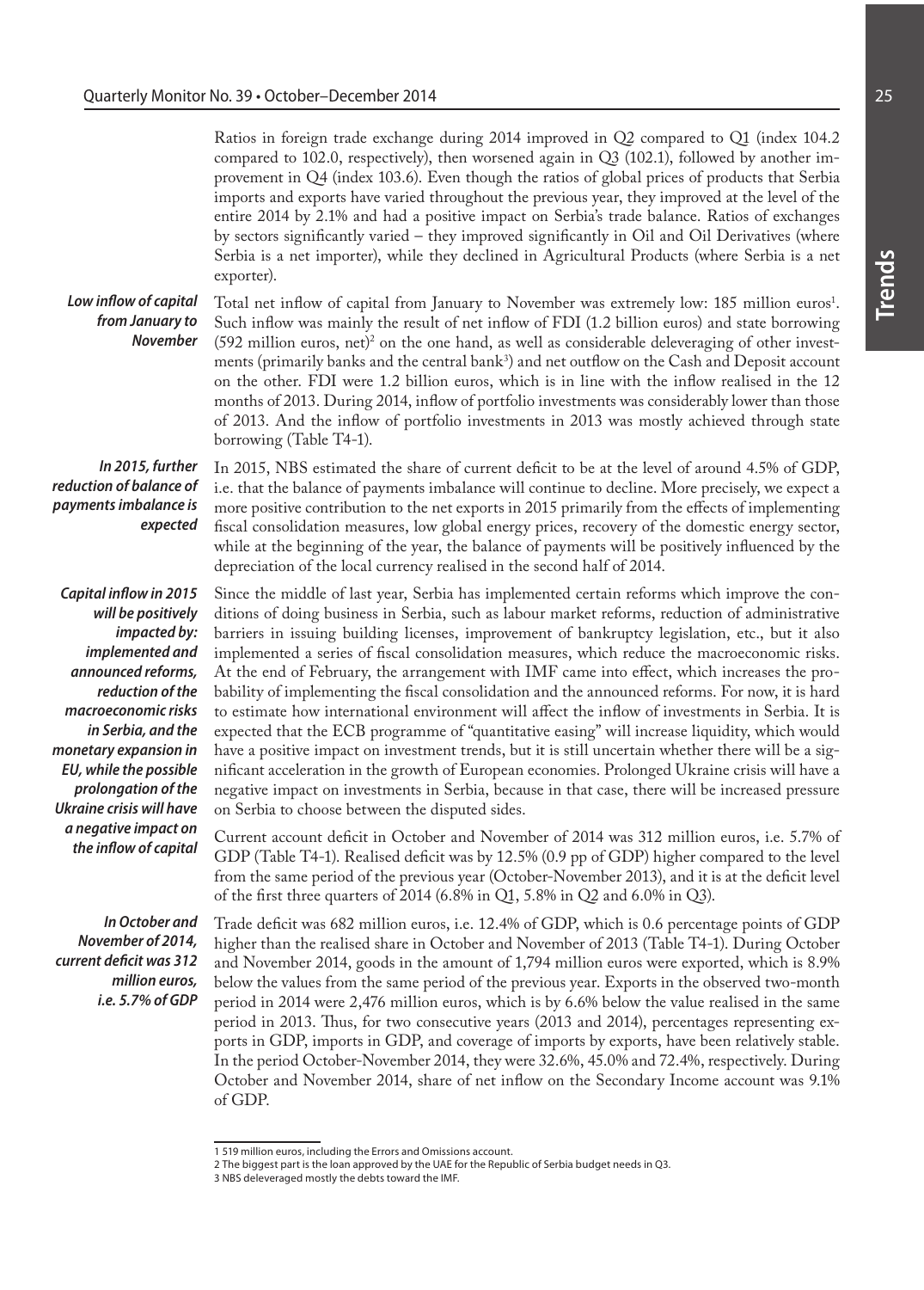*Net outflow of capital was recorded in October and November* 

Outflow of capital of 399 million euros<sup>4</sup> was recorded in October and November. A modest FDI inflow (152 million euros) was realised and a high outflow of funds from Other Investments (deleveraging of loans of banks and businesses, as well as reduction of the balance on the Cash and Deposits account, Table T4-1). Inflow of portfolio investment was 126 million euros. Within Other Investments, a modest outflow was realised on the Trade Credit account, as well as at the account of the Central Bank and the state. Therefore, forex reserves in the first two months of the fourth quarter were reduced by 671 million euros.

*Decrease of forex reserves during October and November was 671 million euros*

Cumulative decrease of forex reserves during October and November was 671 million euros (Table T4-1). During these two months, the largest outflow of forex reserves occurred in November (490 million euros). The considerable outflow of foreign currency is primarily the result of regulatory change, which reduced the rate of mandatory forex reserve and, at the same time, raised the mandatory forex reserve requirement in dinars (net outflow on these basis amounted to 330 million euros). In addition, the outflow was also the result of the payment obligations of the state for matured securities denominated in euros and toward foreign creditors<sup>5</sup>. In order to prevent excessive daily fluctuations, NBS intervened in Q4 with a net sale of foreign currency on the interbank foreign exchange market in the amount of 765.0 million euros.

#### **Table T4-1 Serbia: Balance of Payments**

|                                       |                | 2013         | Jan-Nov      | 2013           |              |                |              |                | 2014           |                |              |  |  |
|---------------------------------------|----------------|--------------|--------------|----------------|--------------|----------------|--------------|----------------|----------------|----------------|--------------|--|--|
|                                       | 2012           |              | 2014         | 01             | 02           | Q <sub>3</sub> | Oct-Nov      | 01             | Q <sub>2</sub> | Q3             | Oct-Nov      |  |  |
|                                       |                |              |              |                |              | mil. euros     |              |                |                |                |              |  |  |
| <b>CURRENT ACCOUNT</b>                | $-3.639$       | $-2.091$     | $-1,857$     | $-661$         | $-382$       | $-377$         | $-278$       | $-540$         | $-496$         | $-508$         | $-312$       |  |  |
| Goods                                 | $-5,634$       | -4,152       | $-3,661$     | $-1,190$       | $-1,045$     | $-732$         | $-682$       | $-904$         | $-994$         | $-1,081$       | $-682$       |  |  |
| Credit                                | 8,394          | 10,540       | 9,732        | 2,151          | 2,578        | 2,979          | 1,969        | 2,512          | 2,767          | 2,660          | 1,794        |  |  |
| Debit                                 | 14,028         | 14,693       | 13,393       | 3,341          | 3,623        | 3,712          | 2,651        | 3,415          | 3,762          | 3,740          | 2,476        |  |  |
| <b>Services</b>                       | 139            | 319          | 398          | 30             | 75           | 86             | 65           | 69             | 73             | 145            | 111          |  |  |
| Credit                                | 3,104          | 3.423        | 3,391        | 698            | 826          | 948            | 590          | 793            | 887            | 1.044          | 667          |  |  |
| Debit                                 | 2,965          | 3.103        | 2.994        | 668            | 751          | 861            | 525          | 724            | 814            | 900            | 556          |  |  |
| Primary income                        | $-1,091$       | $-1,412$     | $-1,329$     | $-183$         | $-292$       | $-528$         | $-210$       | $-327$         | $-418$         | $-340$         | $-243$       |  |  |
| Credit                                | 657            | 617          | 551          | 113            | 168          | 163            | 108          | 122            | 176            | 151            | 102          |  |  |
| Debit                                 | 1,748          | 2.029        | 1.880        | 296            | 460          | 691            | 318          | 449            | 594            | 491            | 345          |  |  |
| Secondary income                      | 2,947          | 3,153        | 2,735        | 681            | 879          | 797            | 549          | 622            | 843            | 768            | 502          |  |  |
| Credit                                | 3,286          | 3,523        | 3,089        | 768            | 968          | 895            | 611          | 707            | 934            | 875            | 573          |  |  |
| Debit                                 | 339            | 369          | 354          | 87             | 89           | 98             | 62           | 85             | 91             | 108            | 71           |  |  |
| Personal transfers, net <sup>1)</sup> | 2,459          | 2,701        | 2,234        | 581            | 772          | 684            | 465          | 511            | 697            | 618            | 409          |  |  |
| Of which: Workers'                    | 1.934          | 2.160        | 1.710        | 457            | 630          | 554            | 367          | 378            | 547            | 469            | 316          |  |  |
| <b>CAPITAL ACCOUNT - NET</b>          | $-11$          | 11           | 6            | $-2$           | 9            | $\overline{4}$ | $\mathbf{0}$ | $\overline{2}$ | $-1$           | $\overline{4}$ | $\mathbf{0}$ |  |  |
| <b>FINANCIAL ACCOUNT</b>              | $-3.486$       | $-1.917$     | $-1.517$     | $-612$         | $-356$       | $-277$         | $-335$       | $-533$         | $-372$         | $-341$         | $-272$       |  |  |
| Direct investment - net               | $-669$         | $-1,229$     | $-1,210$     | $-171$         | $-264$       | $-446$         | $-216$       | $-320$         | $-392$         | $-346$         | $-152$       |  |  |
| Portfolio investment                  | $-1,722$       | $-1,916$     | $-425$       | $-1,403$       | 348          | 122            | $-201$       | 4              | $-150$         | $-152$         | $-126$       |  |  |
| <b>Financial derivatives</b>          | $\overline{2}$ | $-1$         | $-1$         | $\overline{2}$ | $-2$         | 1              | $-2$         | $\mathbf 0$    | $-3$           | 1              | 1            |  |  |
| Other investment                      | 41             | 532          | 1,450        | 101            | 446          | 210            | 107          | 583            | 544            | $-353$         | 676          |  |  |
| Other equity                          | 0              | 0            | $\mathbf{0}$ | 0              | 0            | 0              | 0            | 0              | 0              | $\mathbf{0}$   | 0            |  |  |
| <b>Currency and deposits</b>          | 156            | $-228$       | 892          | $-203$         | 165          | 188            | 146          | 121            | 141            | 246            | 385          |  |  |
| Loans                                 | 574            | 1.185        | 563          | 375            | 295          | 67             | 128          | 370            | 386            | $-459$         | 265          |  |  |
| Central banks                         | 219            | 657          | 506          | 150            | 148          | 179            | 122          | 189            | 186            | 100            | 31           |  |  |
| Deposit-taking corporations,          | 377            | 682          | 605          | 286            | 67           | 155            | $-24$        | 214            | 89             | 183            | 119          |  |  |
| General government                    | -467           | -449         | $-592$       | $-150$         | $-43$        | $-278$         | $-7$         | 29             | 30             | $-676$         | 25           |  |  |
| Other sectors                         | 444            | 296          | 44           | 89             | 124          | 12             | 37           | -61            | 80             | $-65$          | 91           |  |  |
| Insurance, pension, and               | 3              | $\mathbf 0$  | $\mathbf{0}$ | $\mathbf{1}$   | $\mathbf{0}$ | $-2$           | $\mathbf{0}$ | $\mathbf{0}$   | $\mathbf 0$    | $\mathbf{0}$   | $\mathbf 0$  |  |  |
| Trade credit and advances             | $-692$         | $-426$       | $-5$         | $-72$          | $-14$        | $-43$          | $-167$       | 92             | 16             | $-140$         | 27           |  |  |
| Other accounts receivable/payable     | $\mathbf{0}$   | 0            | $\mathbf 0$  | $\mathbf 0$    | 0            | 0              | 0            | 0              | $\mathbf 0$    | 0              | 0            |  |  |
| SDR (Net incurrence of liabilities)   | $\mathbf{0}$   | $\mathbf{0}$ | $\mathbf{0}$ | $\mathbf 0$    | $\mathbf{0}$ | $\mathbf{0}$   | 0            | 0              | 0              | $\mathbf{0}$   | $\mathbf 0$  |  |  |
| <b>Reserve assets</b>                 | $-1.137$       | 697          | $-1.332$     | 859            | $-886$       | $-164$         | $-24$        | $-800$         | $-370$         | 509            | $-671$       |  |  |
| <b>ERRORS AND OMISSIONS, net</b>      | 164            | 164          | 334          | 51             | 17           | 95             | $-58$        | 5              | 125            | 163            | 40           |  |  |
| <b>PRO MEMORIA</b>                    |                |              |              |                |              | in % of GDP    |              |                |                |                |              |  |  |
| Current account                       | $-11.5$        | $-6.1$       | $-6.1$       | $-8.3$         | $-4.4$       | $-4.3$         | $-4.8$       | $-6.8$         | $-5.8$         | $-6.0$         | $-5.7$       |  |  |
| <b>Balance of goods</b>               | $-17.8$        | $-12.1$      | $-12.0$      | $-14.9$        | $-11.9$      | $-8.3$         | $-11.8$      | $-11.4$        | $-11.6$        | $-12.7$        | $-12.4$      |  |  |
| Exports of goods                      | 26.6           | 30.8         | 31.9         | 26.9           | 29.4         | 33.8           | 34.1         | 31.6           | 32.3           | 31.3           | 32.6         |  |  |
| Imports of goods                      | 44.4           | 42.9         | 43.9         | 41.7           | 41.3         | 42.1           | 45.9         | 43.0           | 43.8           | 44.0           | 45.0         |  |  |
| Balance of goods and services         | $-17.4$        | $-11.2$      | $-10.7$      | $-14.5$        | $-11.0$      | $-7.3$         | $-10.7$      | $-10.5$        | $-10.7$        | $-11.0$        | $-10.4$      |  |  |
| Personal transfers, net               | 7.8            | 7.9          | 7.3          | 7.3            | 8.8          | 7.8            | 8.0          | 6.4            | 8.1            | 7.3            | 7.4          |  |  |

Note: Balance of Payments of the Republic of Serbia is in line with the international guidelines contained in the Balance of Payments Manual no. 6 (BPM6). Source: NBS

1) Personal transfers represent current transfers between resident and non-resident households.

2) Quarterly values. Conversion of the annual GDP in euros was done according to the average annual exchange rate (average of official NBS daily middle exchange rates)

4 359 including the Errors and Omissions account.

5 http://www.nbs.rs/internet/cirilica/scripts/showContent.html?id=7811&konverzija=no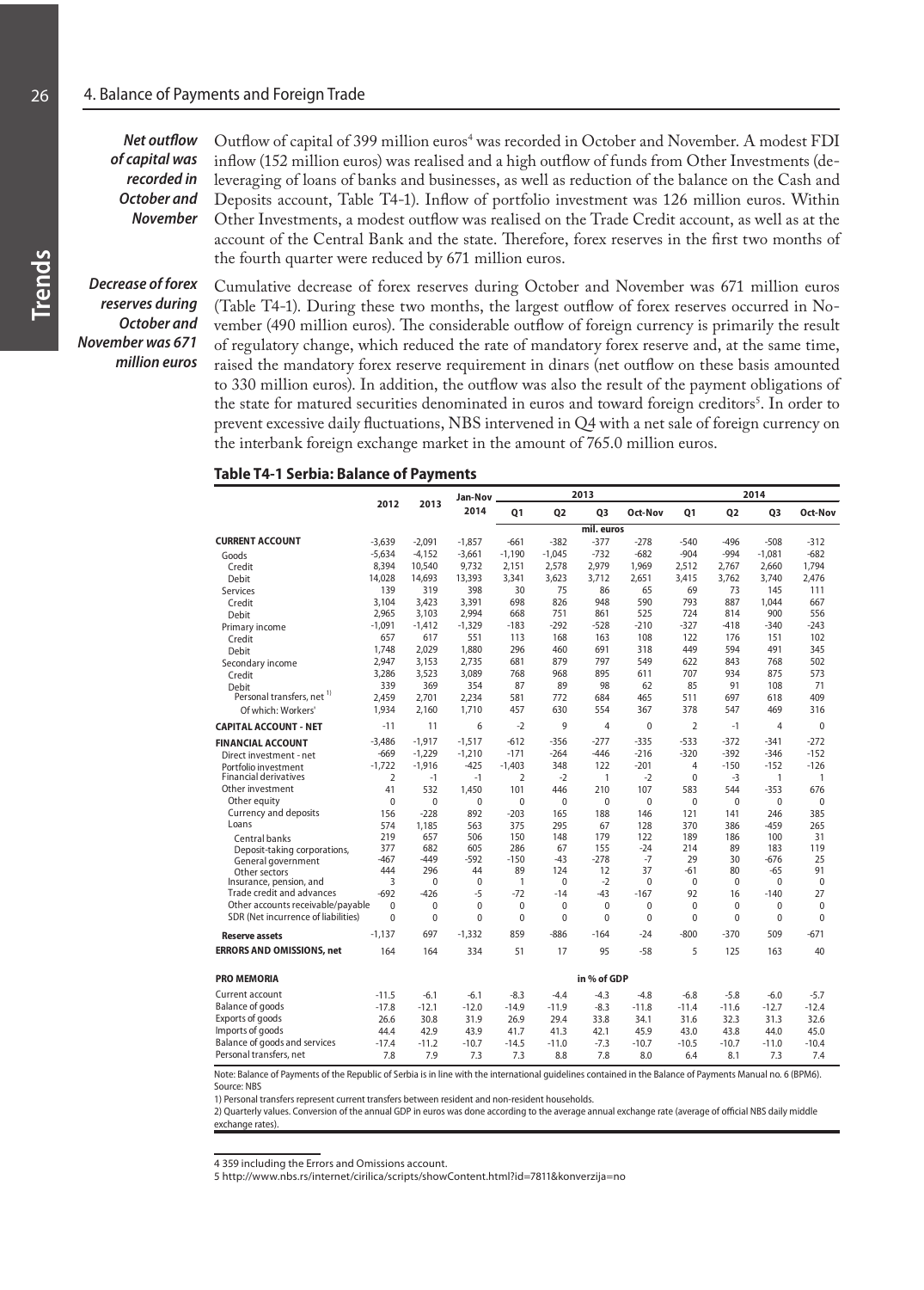#### **Export**

*Year-on-year export growth in 2014 was 1.2%, which is a considerable deceleration compared to 25.8% in 2013...*

*...in the first half of 2014, export decelerated growth, and in second half recorded a decline*  In the first half of 2014, export decelerated growth (year-on-year growth of 17.7% in Q1 and 6.4% in Q2), and in the second half, it recorded a lower value compared to the same period of the previous year (-10.9% in Q3 and -3.4% in Q4). Realised export value in 2014 was 11.13 billion euros, which is by only 1.2% above the value realised in 2013. This is a very modest growth considering that the export in 2013 was by 25.8% higher compared to the recorded value in 2012. The main reason for modest export results in 2014 is the lack of larger new investments during 2013-2014, which would have built an export-oriented industry. May floods additionally deteriorated export possibilities, but their effect is temporary and will probably be exhausted in the first half of 2015. Slow recovery of the eurozone and worsening economic conditions in Russia have caused a drop in demand for Serbian products.

| Table T4-2 Serbia: Exports, Year-on-Year Growth Rates, 2012–2014 |  |  |
|------------------------------------------------------------------|--|--|
|------------------------------------------------------------------|--|--|

|                                          | <b>Exports</b><br>share | 2012  | 2013   | 2014   |               | 2013  |       | 2014  | 2013  |      |         | 2014    |
|------------------------------------------|-------------------------|-------|--------|--------|---------------|-------|-------|-------|-------|------|---------|---------|
|                                          | in 2014                 |       |        |        | Q3            | 04    | Q3    | 04    | Q3    | Q4   | Q3      | Q4      |
|                                          | in $%$                  |       |        |        | in mil. euros |       |       |       |       |      | in $%$  |         |
| Total                                    | 100.0                   | 8,739 | 10,997 | 11.130 | 3.110         | 2,954 | 2.771 | 2.854 | 37.9  | 22.0 | $-10.9$ | $-3.4$  |
| Total excluding road vehicles            | 86.2                    | 8.269 | 9.360  | 9.593  | 2.608         | 2,531 | 2,457 | 2.509 | 21.3  | 17.6 | $-5.8$  | $-0.9$  |
| Energy                                   | 3.7                     | 303   | 519    | 414    | 145           | 150   | 102   | 85    | 124.8 | 67.5 | $-29.4$ | $-43.2$ |
| Intermediate products                    | 33.0                    | 3.126 | 3.633  | 3.678  | 1.002         | 897   | 942   | 875   | 23.3  | 18.4 | $-6.0$  | $-2.4$  |
| Capital products                         | 25.8                    | 1.667 | 2.979  | 2.875  | 859           | 793   | 643   | 700   | 109.4 | 27.2 | $-25.1$ | $-11.7$ |
| Capital products excluding road vehicles | 12.0                    | 1,197 | 1.342  | 1.337  | 358           | 370   | 329   | 355   | 17.0  | 4.9  | $-8.1$  | $-4.2$  |
| Durable consumer goods                   | 5.3                     | 395   | 523    | 586    | 142           | 147   | 150   | 167   | 33.6  | 32.5 | 5.8     | 13.9    |
| Non-durable consumer goods               | 23.5                    | 2,224 | 2.410  | 2.614  | 675           | 674   | 717   | 717   | 12.8  | 10.3 | 6.2     | 6.3     |
| Other                                    | 8.7                     | 1,025 | 932    | 963    | 287           | 293   | 217   | 310   | 9.0   | 28.0 | $-24.6$ | 5.8     |
| Source: SORS                             |                         |       |        |        |               |       |       |       |       |      |         |         |

*During 2014, year-on-year decline in the exports of Energy and Capital Goods was recorded*  In 2014, observed year-on-year, Energy exports dropped by 20.2% and Capital Goods exorts by 3.5%. That is a big trend change, considering that both export groups recorded an extremely high year-on-year growth in 2013, at the rates of 71.2% and 78.8%, respectively. Also, year-on- -year growth of exports of Intermediate Goods has also decelerated considerably – from 16.2% in 2013 to 1.2% in 2014 – and of Durable Consumer Goods – from 32.6% in 2013 to 11.9% in 2014, while the export growth rate of Non-Durable Consumer Goods during these two years remained unchanged. Exports of the so-called Other Products, after the year-on-year decline of 9% in 2013, recorded a growth of 3.3%. For the trends in overall exports, the growth dynamic of exports of Intermediate Goods, Capital Goods and Non-Durable Goods is especially important, as all together, they make up 82.4% of total exports, or individually: 33.0%, 25.8% and 23.5%, respectively (Table T4-2).

*Year-on-year decrease of exports of road vehicles*

SORS data on exports of road vehicles indicate that in 2014, it was by 6.1% lower than in 2013, i.e. it dropped from 1.64 million euros in 2013 to 1.54 million euros in 2014. In the first half of 2014, a growth in automobile industry exports was recorded, followed by lower exports in the second half of the year compared to the same period in 2013. In Q4 2014, exports of road vehicles continued their year-on-year decline, which had started in Q3 (although at a somewhat lower rate of 18% in Q4, compared to 37% in Q3, see Graph T4-3). Decline of automobile exports in the second half of the year occurred as the result of exhausting the past growth (high base of the previous year) on the one hand, as well as limited room for growth on the other – due to a deteriorated competitive position of FIAT models produced in Serbia, but also due to the slow recovery of buyer countries. In the coming period, a positive contribution of the automobile industry to the total export growth will only be possible if there are some significant investments which would increase the capacities of FIAT in Serbia to 250-300 thousand cars, but for now, this is highly unlikely. If no new models are introduced in the production this year, it will be hard to maintain even the current level of production.

Exports in Q4 2014 were by 3.4% below the realised exports in Q4 2013. Even though the exports are lower, observed year-on-year, it is still a smaller decrease than the one realised in the previous quarter (decline of 10.9% y-o-y in Q3). Such a result is still for the most part the result of the May floods – shown by the fact that year-on-year decline of energy exports in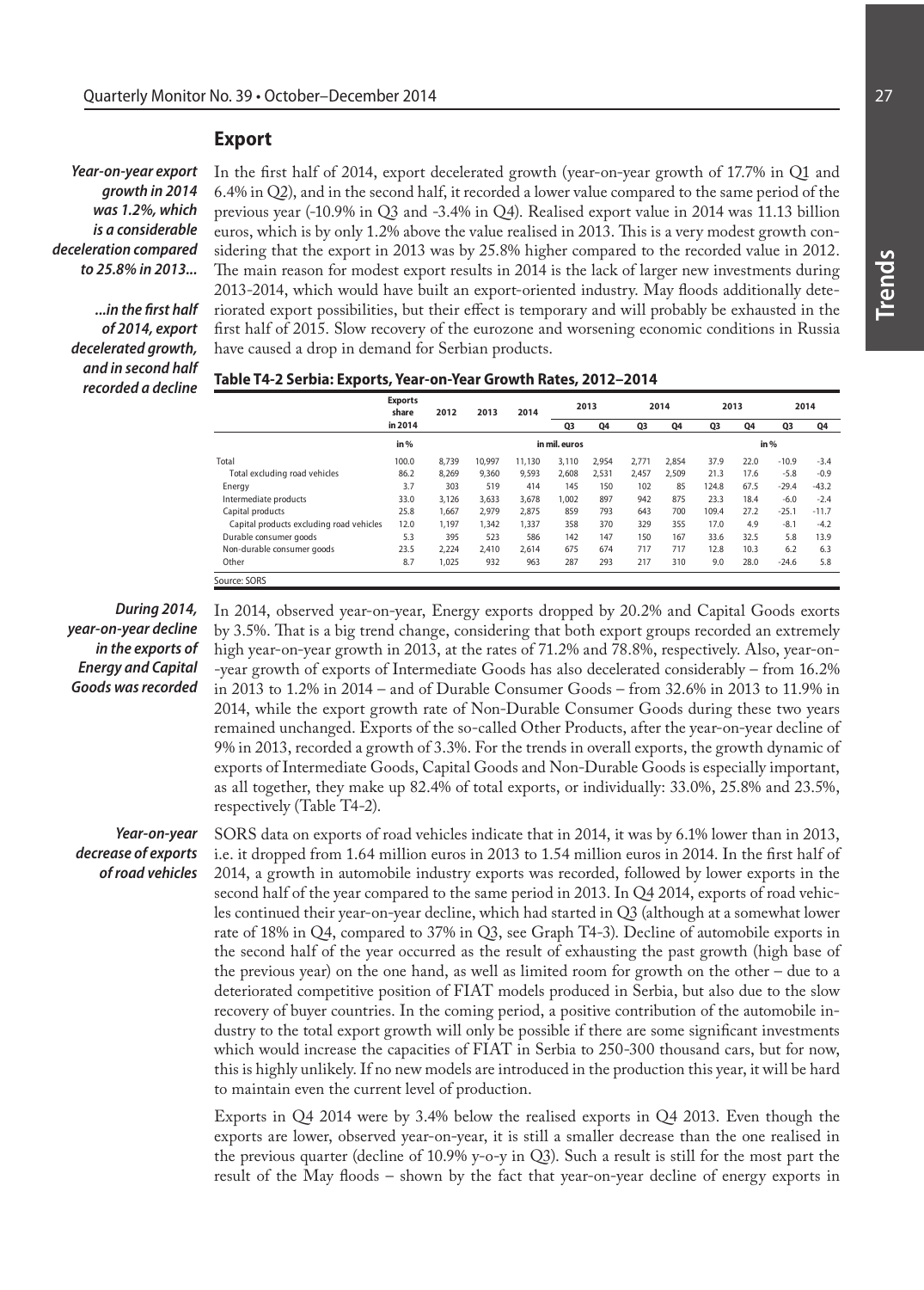

Q4 was 43.2%. Also, recorded year-on-year decline of car exports contributed to overall exports in the Capital Goods category to be below the previous year's by 11.7%. It is still a smaller year-on-year decline of exports in this category than in Q3 2014, when the exported value was by a quarter lower compared to Q3 2013 (Table T4-2).

Aside from the year-on-year decline in the value of exports of Energy and Capital Goods, the level of exports of Intermediate Goods in Q4 was lower than the previous year's by 2.4%. On the other hand, Durable and Non-Durable Consumer Goods recorded a year-on-year growth of exported value of

13.9% and 6.3%, respectively. Also, Other Products exports in Q4, after a high year-on-year decline realised in the previous quarter, were by 5.8% above the levels of Q4 2013 (Table T4-2).

*Half of the realised export value in 2014 was realised through exports to five countries* 

|                                | 2013        | 2014 | 2014/2013 |
|--------------------------------|-------------|------|-----------|
|                                | in mil. EUR |      | in $%$    |
| <b>European Union</b>          | 6899        | 7204 | 4.4       |
| Italy                          | 1791        | 1932 | 7.9       |
| Germany                        | 1307        | 1330 | 1.8       |
| Rep. of Bosnia and Herzegovina | 904         | 993  | 9.9       |
| <b>Russian Federation</b>      | 800         | 775  | $-3.2$    |
| Romania                        | 591         | 628  | 6.2       |
| Republic of Montenegro         | 642         | 568  | $-11.5$   |
| Republic of Macedonia          | 434         | 454  | 4.6       |
| Republic of Slovenia           | 360         | 354  | $-1.7$    |
| Republic of Croatia            | 313         | 345  | 10.0      |
| France                         | 264         | 314  | 18.6      |
| <b>Bulgaria</b>                | 253         | 288  | 14.0      |
| Hungary                        | 302         | 284  | $-5.9$    |
| Czech Republic                 | 241         | 268  | 11.3      |
| Austria                        | 279         | 265  | $-5.0$    |
| <b>USA</b>                     | 369         | 235  | $-36.1$   |
| Poland                         | 204         | 222  | 8.7       |
| Turkey, Republic of            | 165         | 173  | 5.2       |
| Other countries                | 1780        | 1731 | $-2.8$    |

During 2014 (January-December) exports to EU grew by 4.4% year-on-year, despite its relatively slow recovery (Table T4- 4). The largest exports in 2014 were to Italy, Germany, Bosnia and Herzegovina, Russia, and Romania. Exactly one half of the total exported value was realised through exports to these five countries. However, observed year-on-year, while exported value to Italy, Germany, BiH and Romania was bigger in 2014, exports to Russia were lower than previous year's. Such export results to Russian market are contrary to all expectations. That is, export value to Russia in 2014 was lower by 3.2% than in 2013, and as much as 4.3% in Q4 2014 compared to the same period in 2013. The reason behind this export result could be the reduced demand for import

goods due to the declining value of the Russian Ruble in 2014, which significantly depreciated in the second half of the year. Therefore, the effects of declining purchasing power of the Russian market was dominant compared to the absence of competition from EU producers on certain product markets. There was a noticeable decline of exports to USA, which could be the result of lower exports of FIAT cars to the US market in 2014 compared to 2013.

In the coming period, we expect a positive contribution to increasing exports from the effects of dinar depreciation (which will affect the first half of the year compared to other currencies, and possibly in the second half, if depreciation continues) and from the recovery of exports in the energy sector (which will affect the second half of 2015). EU demand trends are still quite uncertain, as it is still unsure if and when the ECB programme of quantitative easing will boost the eurozone economies.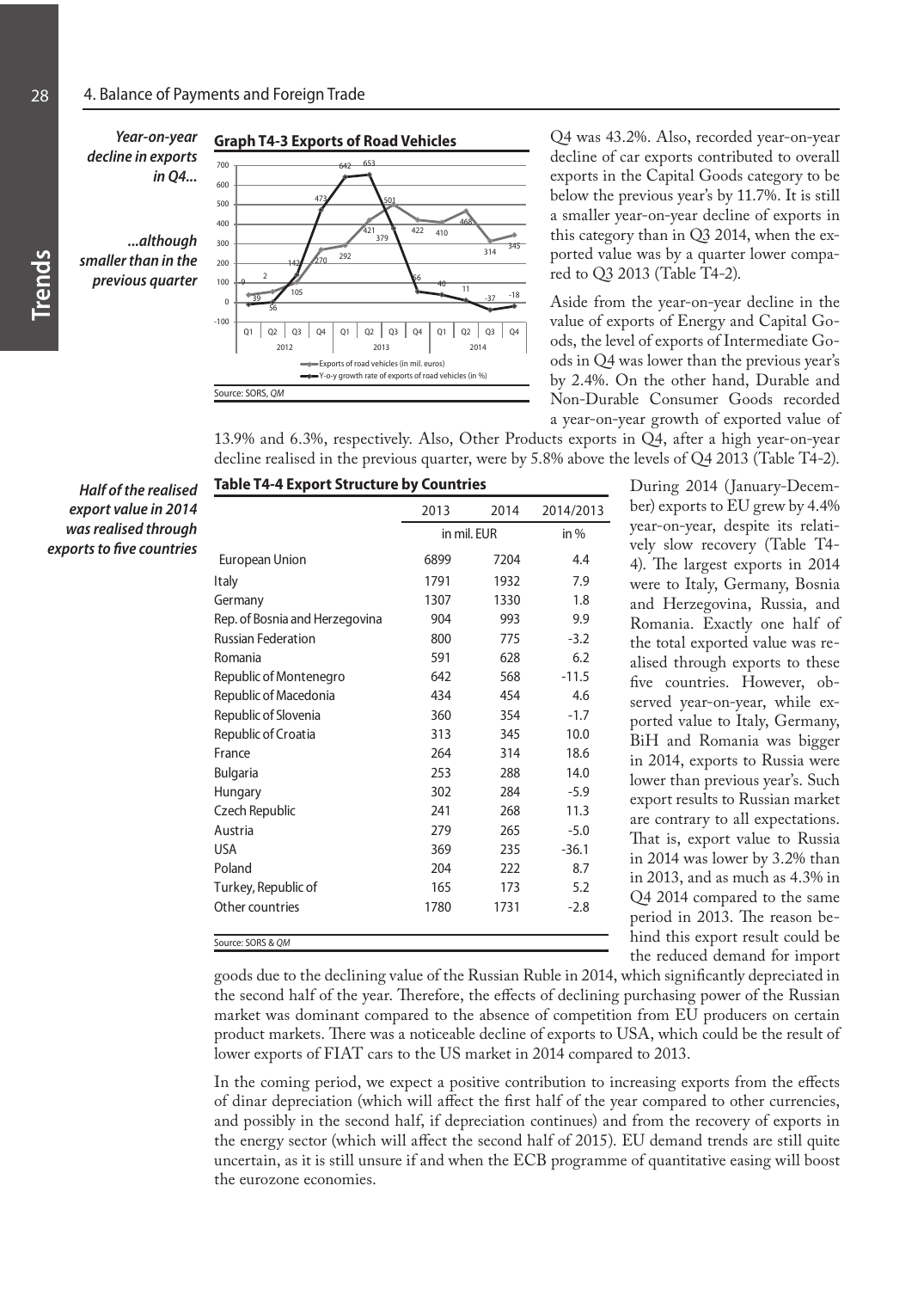## **Import**

| In 2014, goods in the<br>value of 15,381 million<br>euros were imported                                            | During 2014, goods in the value of 15.4 billion euros were imported (Table T4-5), which is only<br>slightly below the realised imports in 2013 (year-on-year drop of 0.52%). Imported value in the<br>first half of 2014 was above the previous year's (1.0% in Q1 and 2.4% in Q2), while the year-on-<br>-year decline occurred only in the second half of the year (-0.3% in Q3 and -4.6% in Q4). This<br>import dynamic is due to the decline in domestic demand, due to the effects of the initiated me-<br>asures of fiscal consolidation, significant decline of global energy prices since the middle of the<br>year, lower production in the automobile industry in the second half of the year (which affected<br>the lower imports of production components), and dinar depreciation, effects of which, due to<br>the time lag, might overflow to imports at the end of the year. Therefore, in 2014, year-on-year<br>growth of exports accompanied by a slight decline in imports, affected the coverage of imports<br>by exports to grow by $1pp$ – from 71% in 2013 to 72% in 2014, which is a much more modest<br>increase compared to the one realised during 2013, when this indicator increased by 12pp - from<br>59% in 2012 to 71% in 2013. |
|--------------------------------------------------------------------------------------------------------------------|----------------------------------------------------------------------------------------------------------------------------------------------------------------------------------------------------------------------------------------------------------------------------------------------------------------------------------------------------------------------------------------------------------------------------------------------------------------------------------------------------------------------------------------------------------------------------------------------------------------------------------------------------------------------------------------------------------------------------------------------------------------------------------------------------------------------------------------------------------------------------------------------------------------------------------------------------------------------------------------------------------------------------------------------------------------------------------------------------------------------------------------------------------------------------------------------------------------------------------------------------------------|
| Year-on-year drop of<br>imports in Q4 was 4.6%                                                                     | Imports in Q4 were 4.03 billion euros, which is by 4.6% below the values of Q4 2013. Recorded<br>year-on-year decline in the import value is significantly higher than the decline in 2013 (0.3%).<br>The biggest contributor to the decline of overall imports was the decline in imported values of<br>capital goods and energy (Table T4-5).                                                                                                                                                                                                                                                                                                                                                                                                                                                                                                                                                                                                                                                                                                                                                                                                                                                                                                                |
| A decline recorded in<br>all components except<br>the so-called other                                              | Imported value during Q4 2014 of all import components was lower than the value from the<br>same period of the previous year (Table T4-5), except in products categorised under Other,<br>which recorded a significant year-on-year growth of 64.6%.                                                                                                                                                                                                                                                                                                                                                                                                                                                                                                                                                                                                                                                                                                                                                                                                                                                                                                                                                                                                           |
| products                                                                                                           | Imports of Capital Goods in Q4 2014 were lower by 18.6% compared to Q4 2013, which could<br>be in part the result of imports of production components for the automobile industry, due to<br>a slightly lower production and exports in the second half of the year. Also, continued lack of<br>significant investments in increasing the production capacities is affecting the low import of<br>capital goods.                                                                                                                                                                                                                                                                                                                                                                                                                                                                                                                                                                                                                                                                                                                                                                                                                                               |
|                                                                                                                    | Year-on-year decrease of imports of Intermediate Goods in Q4 was slightly lower than in the<br>previous quarter, which could possibly be the result of certain smaller changes in economic acti-<br>vity, primarily in industrial production, which, observed seasonally, are increasing compared to<br>the previous quarter. Initiated measures of fiscal consolidation are reflected in the still low do-<br>mestic demand, which leads to a year-on-year reduction of imports of consumer goods - durable<br>by 8.4% and non-durable by 1.8% (Table T4-5).                                                                                                                                                                                                                                                                                                                                                                                                                                                                                                                                                                                                                                                                                                  |
| energy imports, even<br>after excluding effects<br>of decreased global<br>prices                                   | <b>Q4 recorded a drop in</b> High year-on-year decline in the Energy import values during Q4 were predominantly the result<br>of decreased global energy prices, but also partly due to lower imported quantity compared to<br>the last quarter of the previous year. Imported value of energy in Q4 was lower by one quarter<br>than the import value of these products in the same quarter of 2013. This is mostly due to the<br>decline in global prices – in euros, energy prices dropped 19% year-on-year in $Q46$ . After exclu-<br>ding the effects of decreased prices, we get that the quantity of imported energy is by 8% below<br>the previous year's. Extremely low energy prices will affect the continuation of reduced value of<br>energy imports in the coming period. In addition, recovery of the domestic energy production<br>will additionally contribute to the year-on-year reduction of energy imports, but this effect will<br>not show before the middle of the year, due to the higher base from the previous year.                                                                                                                                                                                                                |
| <b>Numerous factors in</b><br>2015 will act toward<br>decreased growth of<br>domestic demand and<br><i>imports</i> | In 2015, we expect that lower imports will be affected by lower domestic demand as a side effect<br>of fiscal consolidation, renewed production in the energy sector, as well as possible keeping of<br>global energy prices on a low level. In addition, at the beginning of the year, another contributing<br>factor to reduced imports could be the delayed effects of dinar depreciation from the end of 2014.                                                                                                                                                                                                                                                                                                                                                                                                                                                                                                                                                                                                                                                                                                                                                                                                                                             |

<sup>6</sup> Drop of energy prices in dollars in Q4 was as high as 26% year-on-year. Due to high euro depreciation against the dollar, drop in energy prices expressed in euros is lower and is 19%.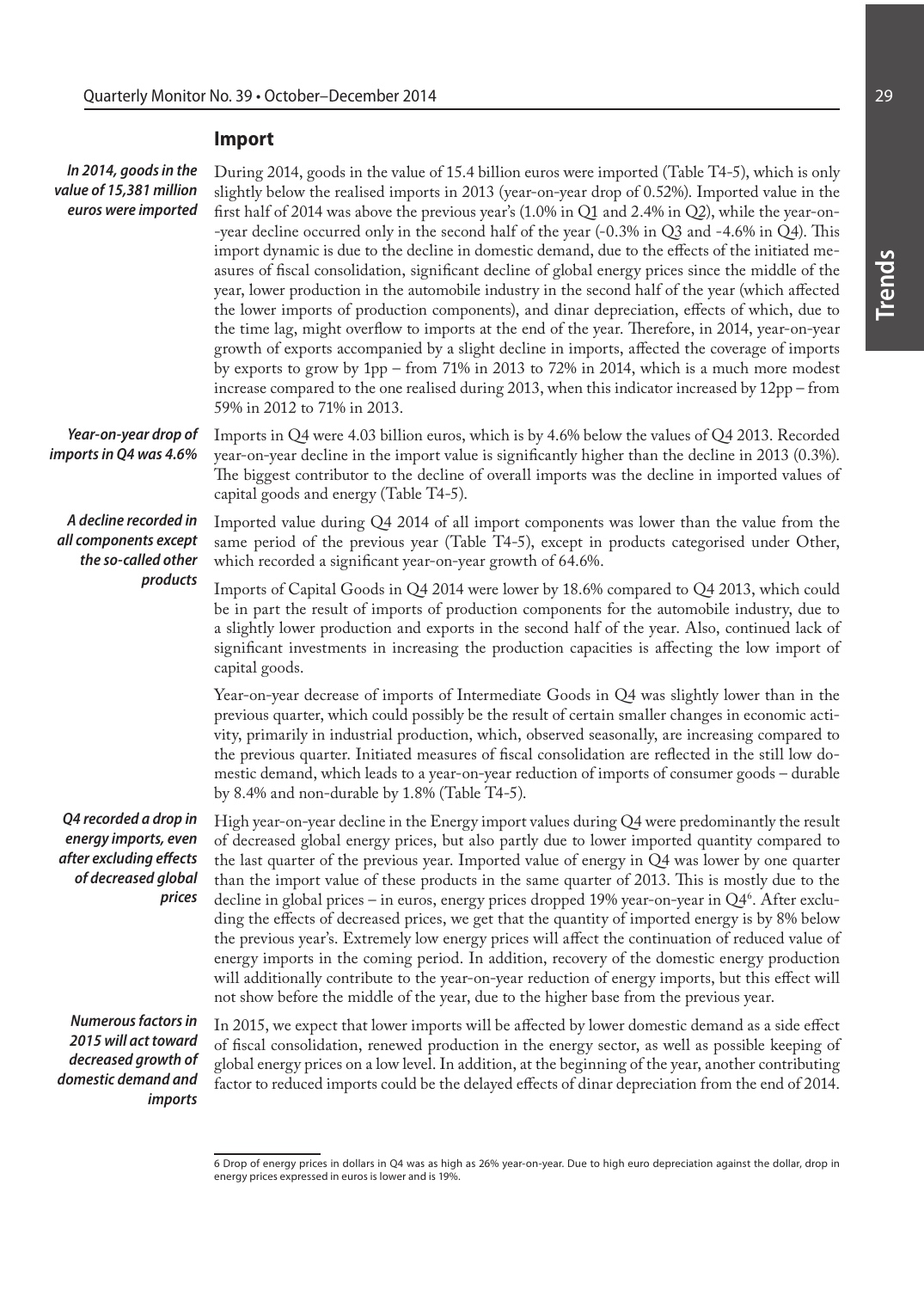|                            | Učešće u<br>uvozu |        |        |        |               | 2013  |                | 2014  |                | 2013   |         | 2014    |
|----------------------------|-------------------|--------|--------|--------|---------------|-------|----------------|-------|----------------|--------|---------|---------|
|                            | 2014              | 2012   | 2013   | 2014   | Q3            | Q4    | Q <sub>3</sub> | Q4    | Q <sub>3</sub> | Q4     | Q3      | Q4      |
|                            | in $%$            |        |        |        | in mil. euros |       |                |       |                |        | in %    |         |
| Total                      | 100.0             | 14,717 | 15,462 | 15,381 | 3,904         | 4,228 | 3,893          | 4.032 | 9.9            | 6.0    | $-0.3$  | $-4.6$  |
| Energy                     | 13.7              | 2,570  | 2,325  | 2,100  | 563           | 755   | 558            | 567   | 5.1            | 11.3   | $-0.8$  | $-24.9$ |
| Intermediate products      | 31.9              | 5.132  | 5,130  | 4.902  | 1,357         | 1,300 | 1.257          | 1,245 | 4.3            | 0.7    | $-7.3$  | $-4.2$  |
| Capital products           | 21.9              | 2.996  | 3,779  | 3,368  | 967           | 1,038 | 787            | 832   | 33.2           | 16.9   | $-18.6$ | $-19.8$ |
| Durable consumer goods     | 1.9               | 323    | 324    | 299    | 76            | 91    | 74             | 83    | $-5.6$         | 10.8   | $-2.2$  | $-8.4$  |
| Non-durable consumer goods | 14.6              | 2.175  | 2.264  | 2.240  | 573           | 626   | 579            | 615   | 4.0            | 0.2    | 1.0     | $-1.8$  |
| Other                      | 16.1              | 1,520  | 1,640  | 2.472  | 369           | 419   | 638            | 689   | 2.4            | $-1.6$ | 72.7    | 64.6    |
| Imports excluding energy   | 86.3              | 12,147 | 13,137 | 13,281 | 3,342         | 3.474 | 3,335          | 3,466 | 10.7           | 4.9    | $-0.2$  | $-0.2$  |
| Source: SORS               |                   |        |        |        |               |       |                |       |                |        |         |         |

**Table T4-5 Serbia: Imports, Year-on-Year Growth Rates, 2012-2014**

### **Foreign Debt**

*Foreign debt at the end of December was 26.03 billion euros, i.e. 78.2% of GDP...*

*...as a net result of continuing trend of public sector borrowing and private sector deleveraging* 

*In Q4, foreign debt was reduced by 315 million* 

> *...the result of high deleveraging of the private sector...*

*...while public sector's debt increased* 

*euros...*

At the end of December 2014, Serbia's foreign debt was 26,030 million euros, i.e. 78.2% of GDP (Table T4-6). During 2014, foreign debt was increased by 3.1 pp of GDP. Rising share of debt in GDP was partially (284 million euros, which is below 1% of GDP) the result of additional borrowing, while for the most part, it was the result of foreign exchange differences – moderate real depreciation of dinar against the euro, and relatively high depreciation of dinar against the dollar. Finally, drop of GDP in 2014 caused an increase in the share of debt in GDP. Share of foreign debt in GDP was by 2.2 pp of GDP higher than if there were not any decline in the value of GDP, which is used as a denominator, i.e. foreign debt at the end of December would have been 76% of GDP. Still, share of foreign debt in GDP (and its components) would have been higher if it were not for the increase in the value of GDP due to changed methodology of  $\mathrm{SORS'}$ .

Net borrowing during 2014 of 284 million euros was the result of, on the one hand, public sector borrowing of 1.02 billion euros (4.2 pp of GDP) and, on the other, deleveraging of the private sector by 736 million euros (1.1 pp of GDP).

Significant growth of public sector's foreign debt during 2014 was realised despite the fact that NBS considerably decreased its debt toward IMF by 545 million euros in this period. After deleveraging part of its foreign debt in the first half of the year, the state borrowed again in the second half of 2014. Primarily, state borrowing occurred during Q3 (when public sector's foreign debt increased by 1.08 billion euros – primarily due to taking a loan from UAE for the purposes of securing funds for the state budget, but partly due to withdrawing several tranches of loans taken from the Council of Europe Development Bank, EIB and IBRD<sup>8</sup>). During Q4, public sector additionally borrowed 308 million euros<sup>9</sup>.

On the other hand, the private sector deleveraged part of its debt in 2014, which is completely due to the deleveraging of banks. The banks deleveraged their long-term debt by 700 million euros, while the business sector borrowed 50 million euro net. The amount of short-term debt of the banks at the end of 2014 was lower by 114 million euros, while the short-term debt of the business sector increased by 27 million euros. Thus, at the end of 2014, the share of public sector's foreign debt reached 55%, while the share of private sector's foreign debt was 45%.

During Q4, total foreign debt was reduced by 315 million euros (Table T4-6). The reason of this reduction in the amount of foreign debt is high deleveraging of the private sector – both banks and businesses – by 623 million euros. On the other hand, public sector's foreign debt increased by 380 million euros, primarily due to taking out loans from IBRD and EIB.

<sup>7</sup> See the previous issue of *QM*.

<sup>8</sup> Inflation Report, NBS, 2014.

<sup>9</sup> During Q4, the state took out loans in the amount of 288 million euros, which mostly includes IBRD loans attended for the Deposit Insurance Agency, and EIB loans for Corridor 10 and the development of regional and municipal infrastructure (Inflation Report, February 2015, p.18).